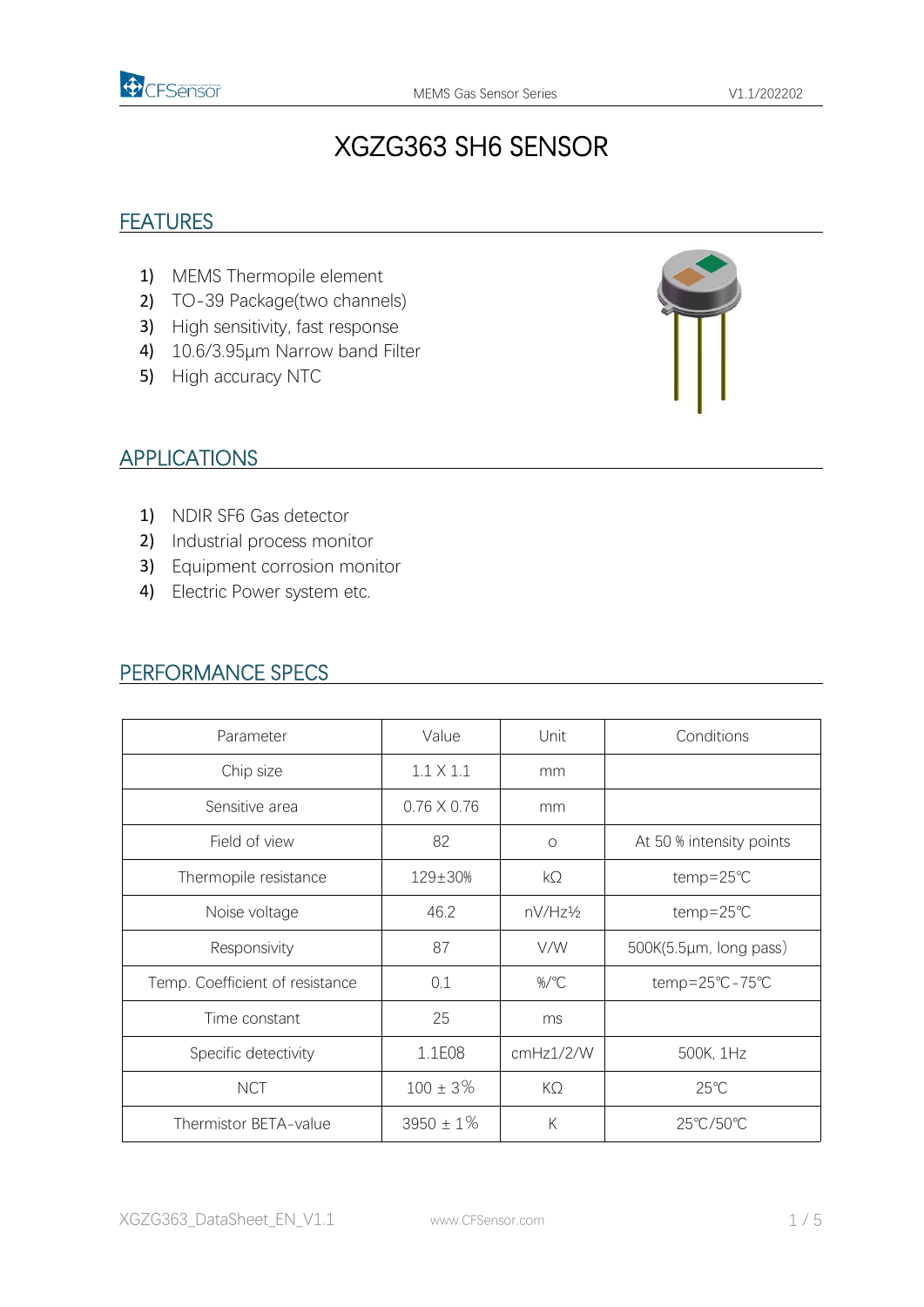

## ABSOLUTE MAXIMUM RATINGS

| Parameter             | Value       | Jnit           |
|-----------------------|-------------|----------------|
| Operating temperature | -20 to +100 | $\circ$        |
| Storage Temperature   | -40 to +125 | $\circ$ $\cap$ |

## OPTICAL CURVES



## IR FILTER CHARACTERISTICS

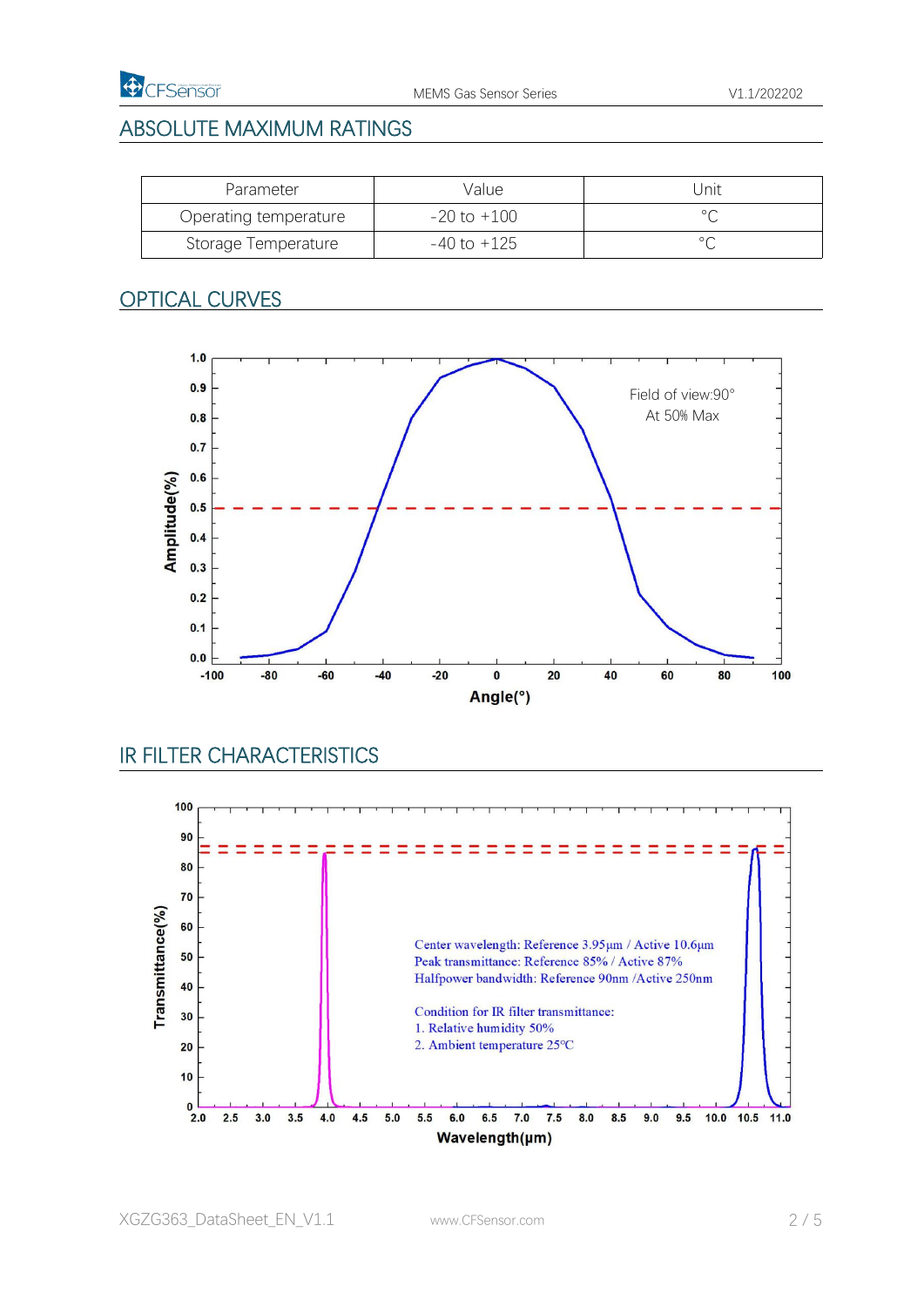## MECHANICAL DIMENSION







## ELECTRICAL CONNECTIONS

| Pin        |     |                             |     |
|------------|-----|-----------------------------|-----|
| Definition | NTC | Thermopile $1$ Thermopile 2 | GND |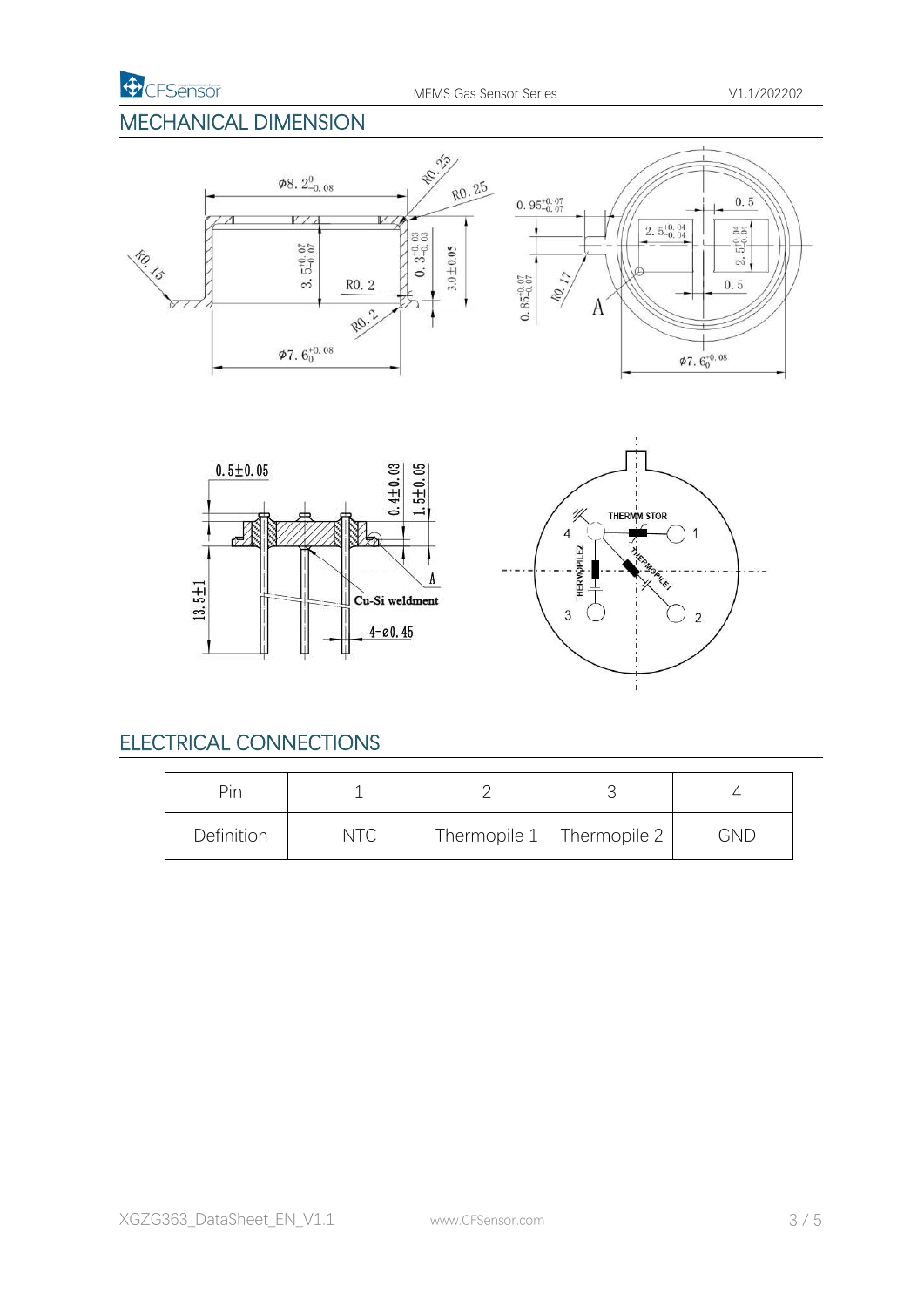

## 【 SAFETY NOTES 】

Using these sensors products may malfunction due to external interference and surges, therefore, please confirm the performance and quality in actual use. Just in case, please make a safety design on the device (fuse, circuit breaker, such as the installation of protection circuits, multiple devices, etc.), so it would not harm life, body, property, etc even a malfunction occurs.

To prevent injuries and accidents, please be sure to observe the following items:

●The driving current and voltage should be used below the rated value.

●Please follow the terminal connection diagram for wiring. Especially for the reverse connection of the power supply, it will cause an accident due to circuit damage such as heat, smoke, fire, etc.

●In order to ensure safety, especially for important uses, please be sure to consider double safety circuit configuration.

●Do not apply pressure above the maximum applied pressure. In addition, please be careful not to mix foreign matter into the pressure medium. Otherwise, the sensor will be discarded, or the media will

blew out and cause an accident.<br>●Be careful when fixing the product and connecting the pressure inlet. Otherwise, accidents may occur due to sensor scattering and the blowing out of the media.

●Because the sensor PIN is sharp, please be careful not to hurt your body when using it.

#### 【 WARRANTY 】

The information in this sheet has been carefully reviewed and is believed to be accurate; however, no responsibility is assumed for inaccuracies. Furthermore, this information does not convey to the purchaser of such devices any license under the patent rights to the manufacturer. CFSensor reserves the right to make changes without further notice to any product herein. CFSensor makes no warranty, representation or guarantee regarding the suitability of its product for any particular purpose, nor does CFSensor assume any liability arising out of the application or use of any product or circuit and specifically disclaims any and all liability, including without limitation consequential or incidental damages. Typical parameters can and do vary in different applications. All operating parameters must be validated for each customer application by customer's technical experts. CFSensor does notconvey any license under its patent rights nor the rights of others.

#### 【 CONTACT 】

CFSensor

14-15F/4Bldg High-Tech Park High-Tech Area Wuhu P.R.C.241000 Tel/Fax:+86 18226771331 Email:INFO@CFSensor.com